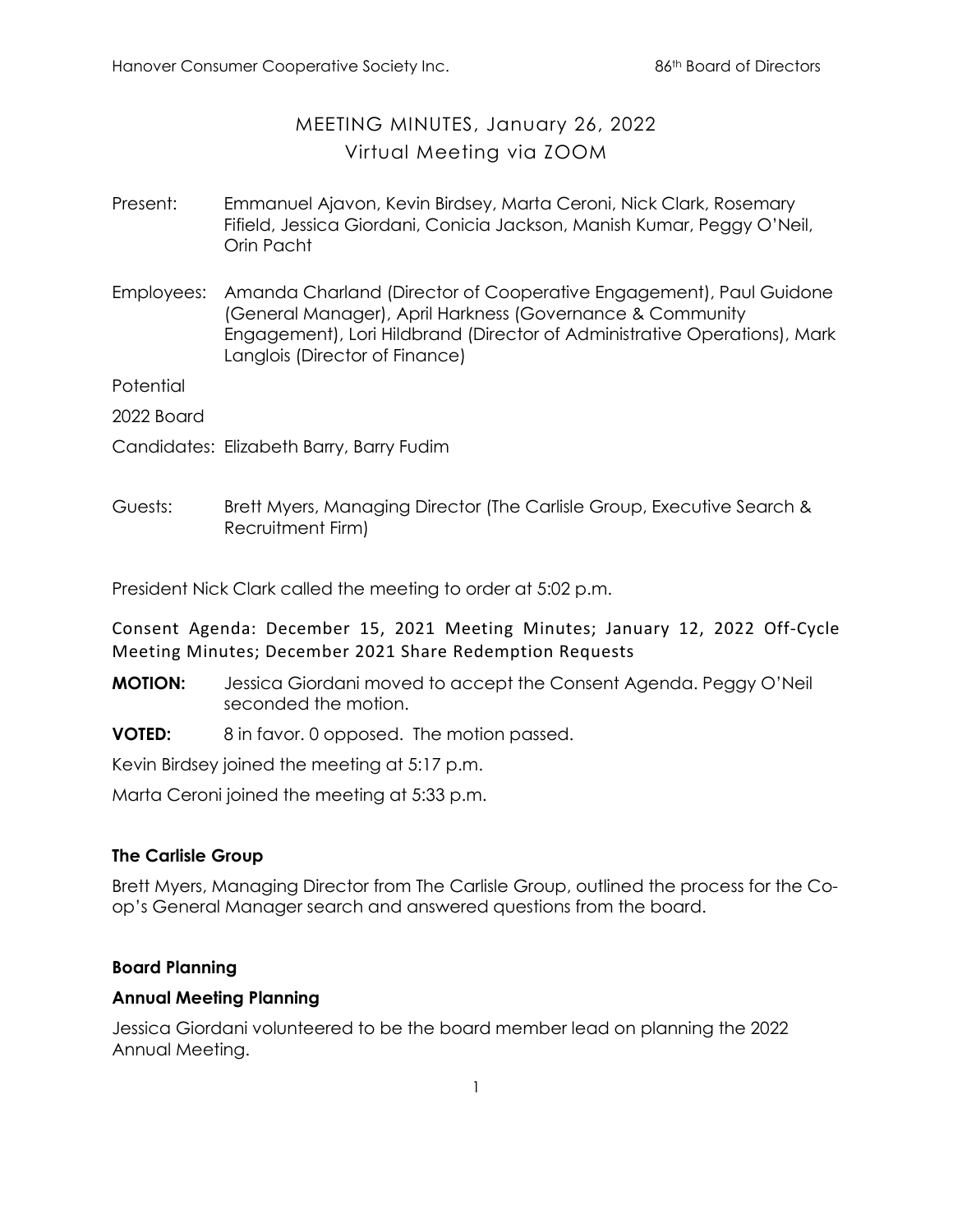## **VEIC Next Steps**

Paul Guidone informed the board about an upcoming leadership team meeting with Vermont Energy Investment Corporation (VEIC). They will work together to develop a plan to move forward.

### **Member Input**

None.

## **Monitoring**

### **EL 5 Integrity**

- **MOTION:** Rosemary Fifield moved that EL 5 Integrity provided a reasonable interpretation of the policy and sufficient evidence of compliance. Peggy O'Neil seconded the motion.
- **VOTED:** 10 in favor. 0 opposed. The motion passed.

## **GP 2 – Board Deliverables**

Kevin Birdsey, the board member assigned to provide this monitoring report, presented the report highlighting areas that need improvement.

# **GP 3 – Governance Development (Dec Report)**

Marta Ceroni, the board member assigned to provide this monitoring report, presented the report highlighting areas that need improvement.

# **GP 10 – Board Committees**

Conicia Jackson, the board member assigned to provide this monitoring report, presented the report as written.

# **GP 11 – Board Committee Structure**

Conicia Jackson, the board member assigned to provide this monitoring report, presented the report as written and thanked committee chairs for their input.

### **General Manager Report**

Paul Guidone provided an update on the annual audit and presented the rest of the report as written.